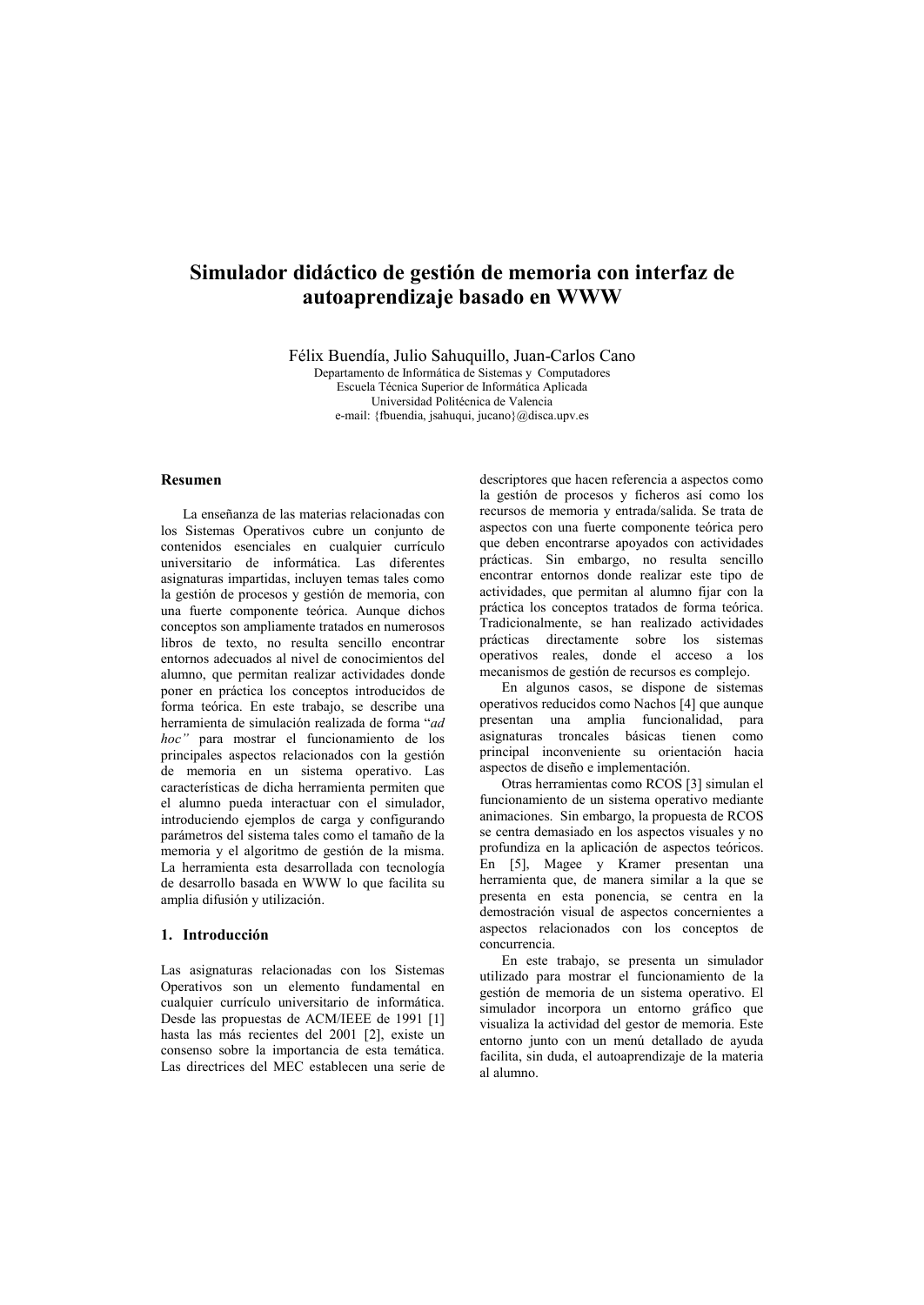### **Sistemas operativos**



Figura 1. Esquema del simulador de gestión de memoria.

De hecho, son muchos los que durante el presente curso académico lo han utilizado para constatar los resultados de ejercicios propuestos en clase. Para facilitar esta tarea de aprendizaje, el simulador se encuentra disponible en [8].

El resto del trabajo se organiza como sigue. La Sección 2 describe la herramienta de simulación, mostrando su funcionamiento general. La Sección 3 detalla algunos ejemplos de ejercicios basados en la utilización de la herramienta. Finalmente, la Sección 4 presenta las conclusiones del trabajo.

### 2. Simulador de gestión de memoria

La herramienta de simulación ha sido desarrollada en lenguaje Java. Una primera versión de la misma dio lugar a un proyecto final de carrera [6], dirigido por el primer autor del

artículo y enmarcado dentro de la Escuela Técnica Superior de Informática Aplicada de la Universidad Politécnica de Valencia. Nuevas versiones con interfaz mejorada se han ido incorporando como parte del trabajo realizado en el ámbito de un proyecto europeo de educación a distancia [7]. La Figura 1 muestra la pantalla principal de la última versión de la herramienta, que es la que se utiliza para realizar prácticas en las asignaturas de Sistemas Operativos.

#### 2.1. Introducción al simulador

El Simulador de gestión de memoria tiene por objeto mostrar el funcionamiento de algunos aspectos de la gestión de memoria que intervienen en la ejecución de uno o más procesos en un entorno de multiprogramación. Concretamente, la herramienta describe la ejecución de un conjunto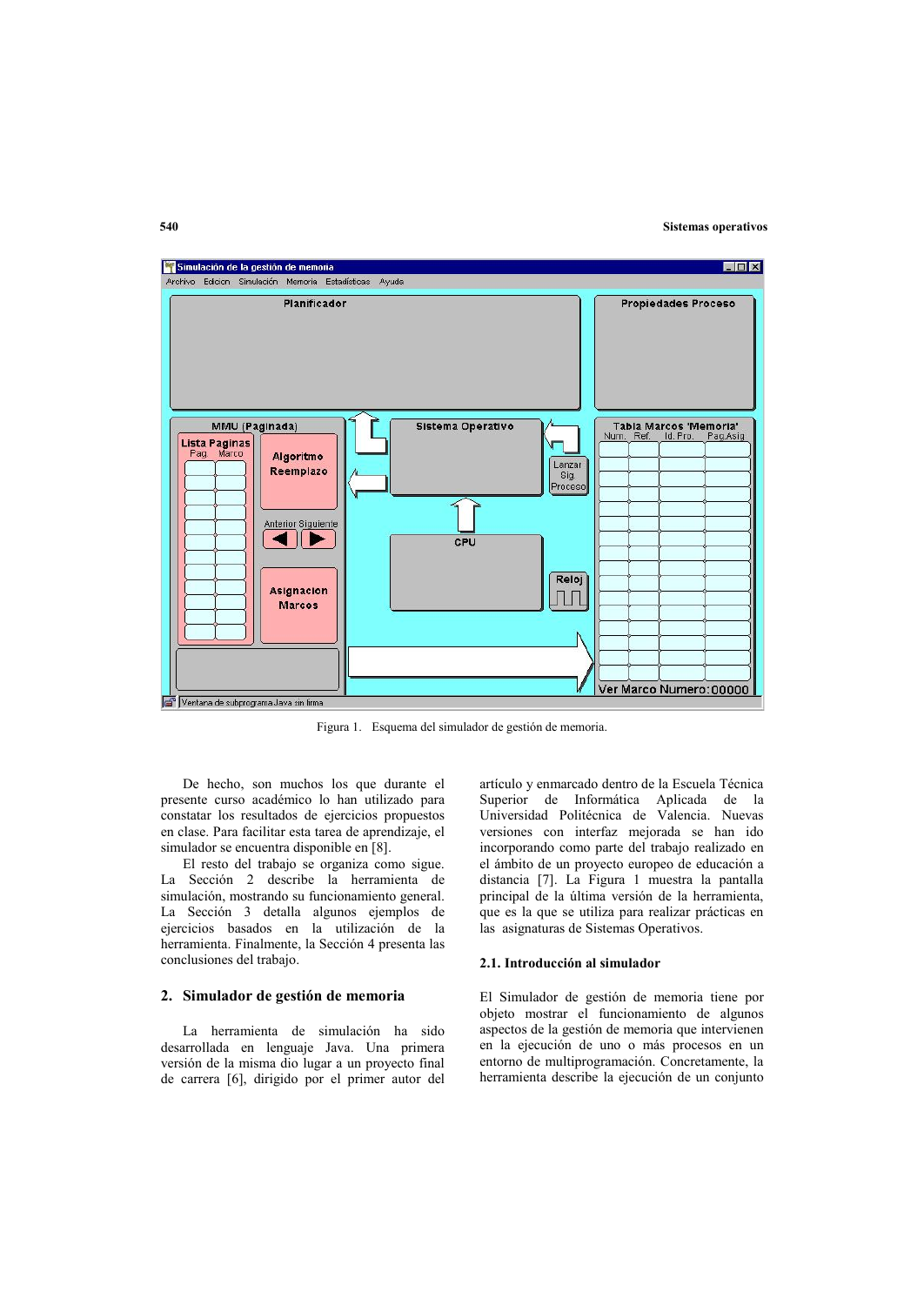#### IX Jornadas de Enseñanza Universitaria de la Informática

de procesos mediante el algoritmo de planificación round-robin y cómo estos procesos generan durante su ejecución accesos a direcciones lógicas qué serán traducidas a direcciones en memoria física. El esquema de traducción de direcciones se basa en una técnica de paginación combinada con algoritmos de reemplazo. lo que se conoce globalmente como memoria virtual mediante paginación bajo demanda

## 2.2. Inicio de una sesión

El primer paso en la ejecución de una simulación de gestión de memoria consiste en cargar el fichero de simulación (menú Archivo). Para describir un determinado programa, se ofrece un fichero denominado "Simulacion.inf" que<br>describe las características de los diferentes procesos. La Figura 2 muestra un ejemplo.

| Proceso1 50000 0 |
|------------------|
| 5000             |
| $\mathbf{0}$     |
| 100              |
| 0                |
| 456              |
| 4000             |
| 1050             |
| end              |
| $\mathbf{0}$     |
| Proceso2 50000 0 |
| 2048             |
| 7999             |
| 2248             |
| 3100             |
| 230              |
| end              |
| $\mathbf{0}$     |
| Proceso3 60000 0 |
| 2148             |
| 50000            |
| 3477             |
| 6000             |
| 2340             |
| end EOF          |

Figura 2. Ejemplo de carga.

Este fichero contiene una secuencia de direcciones lógicas agrupadas por cada proceso que se incluye en el sistema. Para ello se utiliza una cabecera con tres campos: el primero hace referencia al identificador del proceso, el segundo el tamaño asignado a dicho proceso y el tercero a la prioridad, que identificará la cola a la que pertenece el proceso. Por ejemplo, la primera línea del fichero contiene la siguiente declaración:

### Proceso1 50000 0

que define el Proceso1, con un tamaño de 50000 bytes y una prioridad 0. A partir de esta línea aparecen valores numéricos separados en diferentes líneas, cada uno de los cuales representa una dirección lógica. Las direcciones lógicas contenidas en un mismo proceso finalizan cuando aparece la etiqueta "end". A continuación, y antes de empezar la especificación de un nuevo proceso, aparece un valor numérico que especifica el desplazamiento temporal en la activación del siguiente proceso respecto al anterior. En este caso, se utiliza un valor 0 que indica que el Proceso1 y el siguiente (Proceso2) se activan al mismo tiempo. Un valor de 2 significaría que deben transcurrir dos instantes de tiempo antes que se active el Proceso2. La aparición de una etiqueta "EOF" a continuación de la última marca "end" indica la finalización del fichero de simulación.

Dentro de la opción "Ver Ventana de Direcciones Lógicas" (menú Edición) se puede editar el contenido del fichero de simulación, para modificar, por ejemplo, alguna de las direcciones lógicas o el tamaño de un proceso.

#### 2.3. Configuración del sistema

Una vez que se ha cargado el fichero de simulación, se puede proceder a la configuración del sistema mediante una opción con dicho nombre del menú Archivo. La Figura 3 muestra un ejemplo. Se puede observar, como esta opción permite asignar diferentes atributos del sistema tales como el tamaño de la memoria, el tamaño de la página. los algoritmos de asignación y reemplazo del sistema.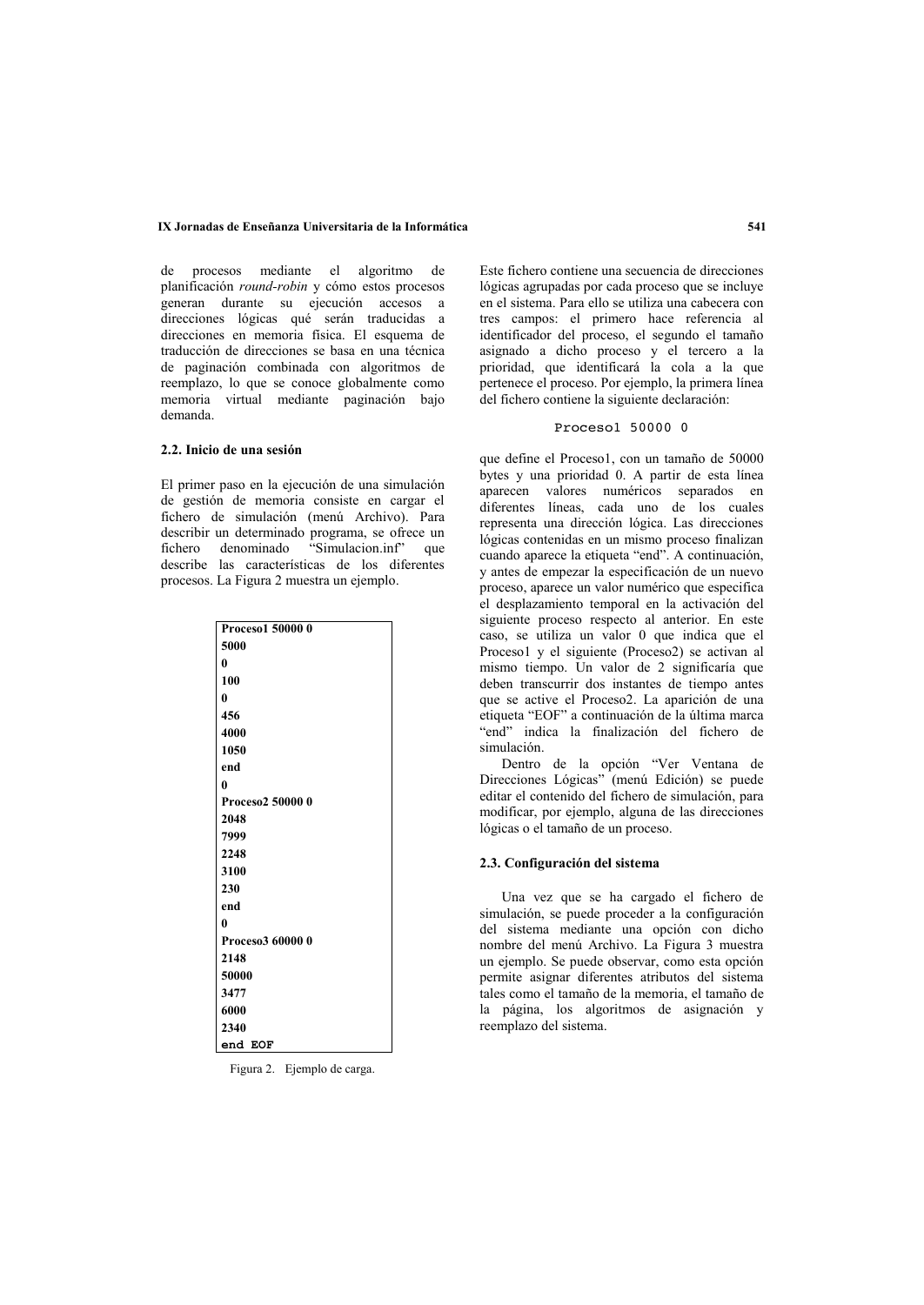#### **Sistemas operativos**

| N Configuración del Sistema      |                              |                                         |            |  |  |
|----------------------------------|------------------------------|-----------------------------------------|------------|--|--|
|                                  |                              | Establezca la configuración del Sistema |            |  |  |
| Tamaño Memoria                   | 8 kb                         | Tamaño Página                           | 512 b      |  |  |
| Algoritmo Asignación             | Equitativo                   | Algoritmo de Reemplazo                  | LRU global |  |  |
|                                  | Información de Configuración |                                         |            |  |  |
| Tamaño Marco                     | 512                          | Planificador: Round Robin               | 1 Cola     |  |  |
| <b>Bits Dirección Física:</b>    | 13                           | <b>Bits Selección Marco:</b>            | 4          |  |  |
|                                  |                              | Bits para desplazamiento:               | 9          |  |  |
| <br>Aceptar                      | Aplicar                      | Planificador                            | Cancelar   |  |  |
| Ventana de applet Java sin firma |                              |                                         |            |  |  |

Figura 3. Ventana de configuración del sistema.

- Tamaño de memoria: indica el número de bytes disponibles en la memoria principal. El rango permitido oscila desde 8KBytes hasta 1Mbyte.
- Tamaño de página: indica la capacidad en bytes de cada una de las páginas en que se divide un proceso. Puede seleccionarse entre un rango de valores que van desde 512 bytes a 4 KBvtes.
- Algoritmo de reemplazo: determina el método que se utiliza para seleccionar la página víctima de un proceso cuando se produce un fallo de página y no existe un marco de página disponible en memoria. Los posibles métodos a elegir son: LRU: local y global y FIFO: local y global.

En caso de utilizar un algoritmo de reemplazo local, habrá que elegir un determinado algoritmo de asignación, el cual determina el método utilizado para repartir los marcos de página disponibles en memoria entre los procesos del sistema. Existen tres métodos posibles:

- Equitativo.
- Proporcional.
- Prioritario.

La selección de atributos del sistema permite determinar aspectos tales como el tamaño del marco de página, el número de bits de la dirección física y cómo estos se distribuyen (los bits de mayor peso se destinan a la selección del marco y los de menor peso al desplazamiento dentro del marco).

Por otra parte, tal y como se muestra en la Figura 3, mediante la opción "Planificador" también pueden configurarse ciertos parámetros referidos a la Planificación del Sistema. Los parámetros que se pueden configurar son los siguientes:

- Algoritmo de planificación: actualmente, sólo se encuentra implementado un algoritmo de planificación del tipo "round-robin" (turno rotatorio). Cabe matizar, que existen 2 proyectos fin de carrera en fase de escritura destinados a implementar otros algoritmos.
- · Número de colas: indica el número de estructuras de datos para almacenar procesos activos. Se pueden elegir de 1 a 5 colas mediante los identificadores cola 0 a cola 4, donde la cola 0 es la más prioritaria.
- Quantum: permite definir para cada cola el "quantum" o cantidad de tiempo que se asocia a un proceso en su turno de ejecución. En este caso, dicho tiempo se evalúa en base al número de direcciones lógicas. Por defecto su valor es 1, es decir, se accede a una dirección lógica en cada instante de tiempo.

#### 2.4. Comienzo de la simulación

Una vez cargado el fichero de simulación y realizada la configuración del sistema, para simular el comportamiento se elige la opción "Comenzar Simulación" dentro del menú de Archivo.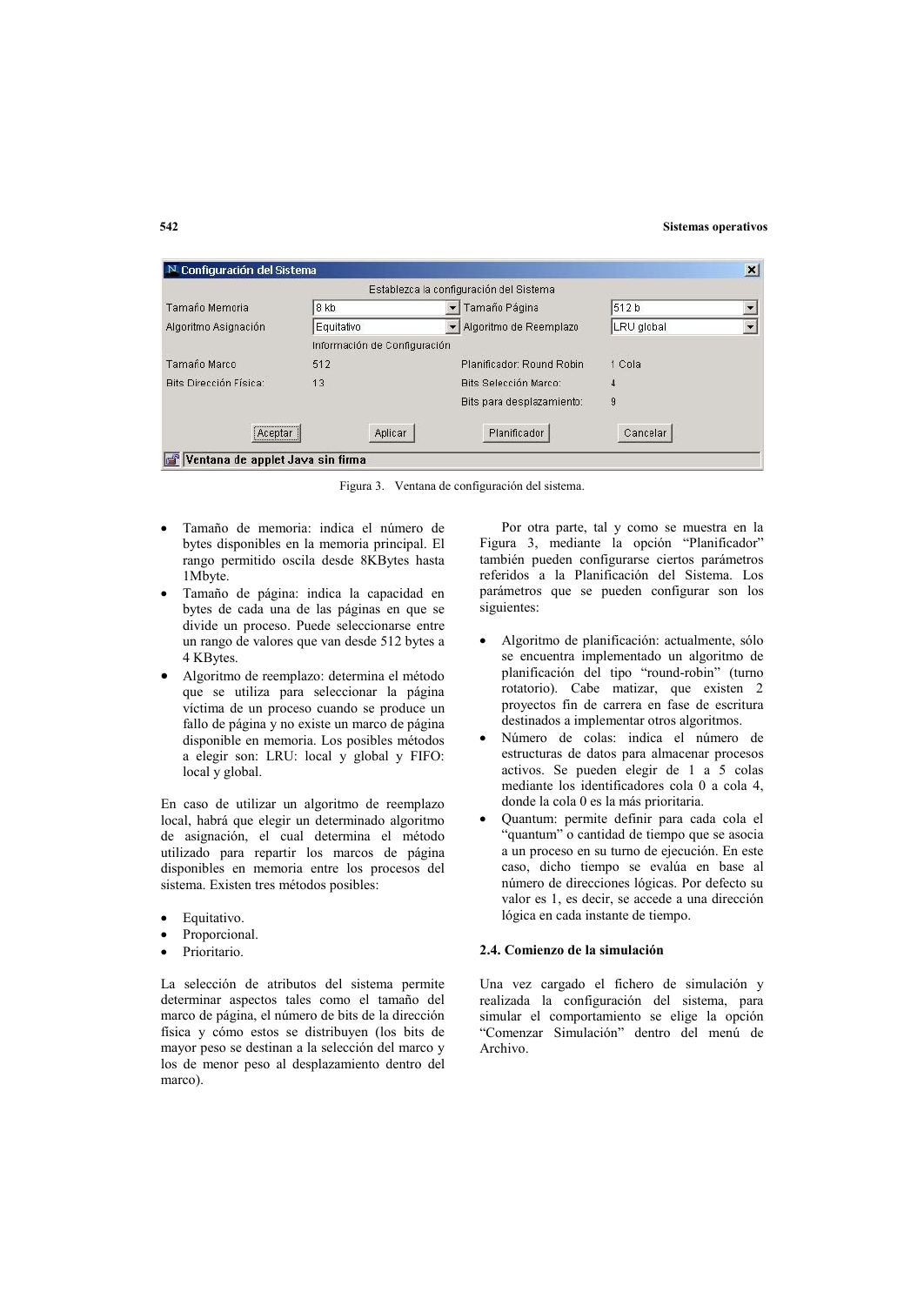#### IX Jornadas de Enseñanza Universitaria de la Informática



Figura 4. Ejemplo de ejecución del simulador.

Una vez iniciada la simulación, se puede observar la evolución de la misma a través de diferentes zonas de la pantalla mostradas en la Figura 4. Existen dos formas de controlar la simulación, las cuales se pueden seleccionar desde el menú de Simulación:

- Modo paso a paso: permite visualizar los resultados de cada paso (unidad temporal) en que se realiza cada acceso a memoria o la activación de un nuevo proceso. Para ello, el usuario debe pulsar el icono de Reloj que aparece en la parte central de la pantalla.
- Modo automático: en este caso la ejecución de los procesos y por tanto, el acceso a direcciones de memoria se realiza de forma automática sin intervención del usuario.

La parte superior izquierda de la pantalla muestra una representación gráfica de los

procesos activos en cada cola. En el ejemplo se utiliza una única cola (Cola 0) que contiene los tres procesos definidos. Además, cada vez que se accede a la dirección lógica de un proceso, éste se pondrá al inicio de la cola y cambiará el color del símbolo que lo representa, para indicar que es el proceso en ejecución.

La parte superior derecha de la pantalla informa del estado del proceso en ejecución. Para ello, se incluve el contador de direcciones lógicas (C.P.) que define el orden relativo de la dirección lógica accedida por el proceso en ese momento y que se actualiza con cada nuevo acceso. Además, se indica el número de accesos realizados hasta el momento actual, diferenciando entre fallos de página (la página que contiene la dirección actual no está en memoria principal y tiene que ser transferida desde disco) y aciertos (la página accedida está va en memoria). También se incluye el valor de la tasa de fallos.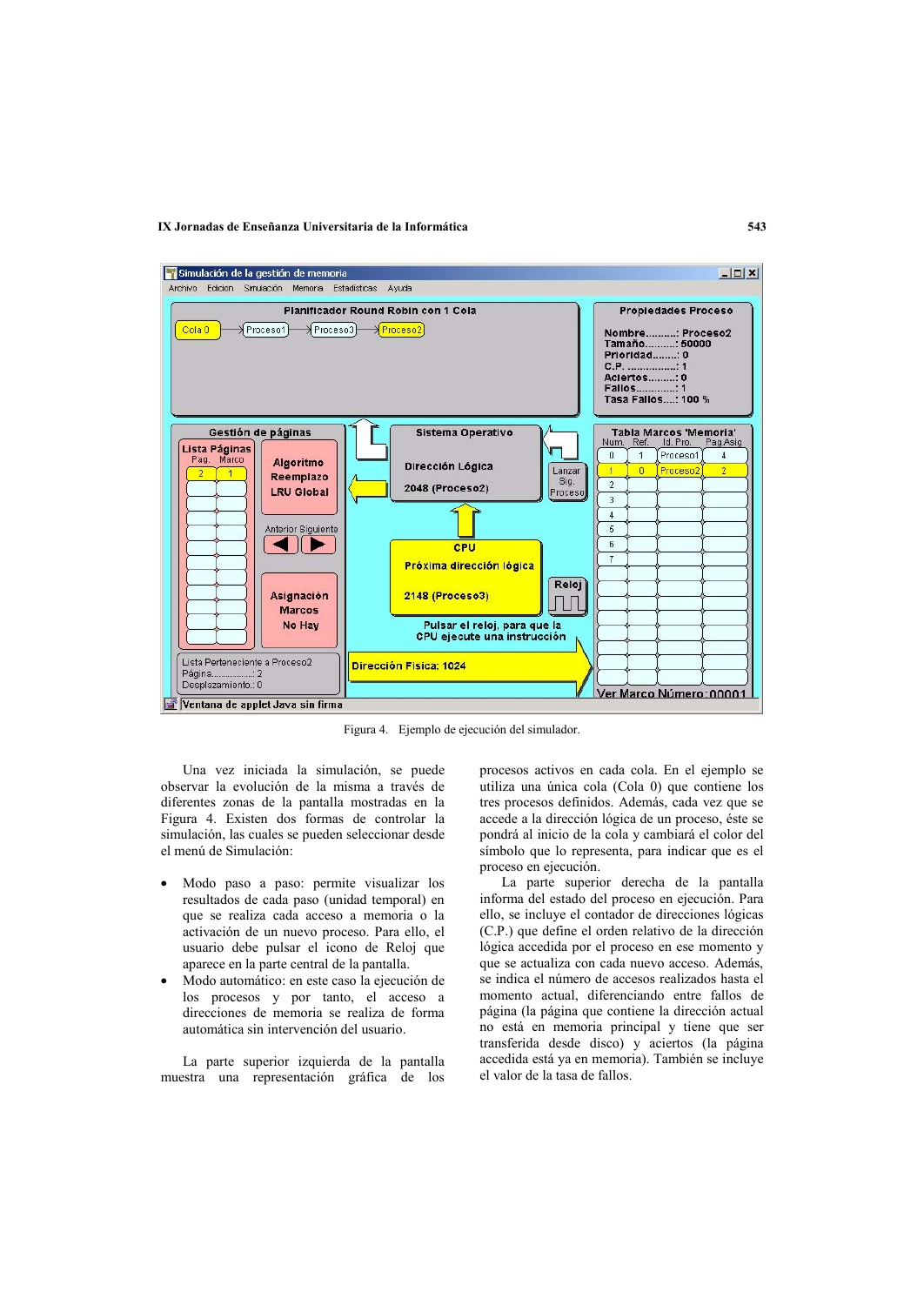#### **Sistemas operativos**

La parte inferior izquierda representa la gestión de páginas e incluye información como:

- El algoritmo de reemplazo seleccionado.
- El tipo de asignación de marcos si lo hubiera.
- La lista de páginas utilizada por el correspondiente algoritmo de reemplazo para elegir la página víctima y decidir el marco que va a ser liberado. Esta estructura incluye unos iconos ("Anterior" y "Posterior") para poder manejar los elementos de la lista que excedan el tamaño dispuesto en la pantalla (12 páginas). También se incluye información de la dirección lógica actual, como la página y el desplazamiento dentro de ella. Esta lista no representa la tabla de páginas ya que sólo almacena parte de su información (en este caso el número de marco asociado a una página).

La parte inferior derecha de la pantalla representa la Tabla de Marcos de la memoria física. En ella se muestra la siguiente información:

- El número de marco: su valor va desde 0 hasta N, siendo N+1 el número de marcos disponible. En caso de sobrepasar el número máximo de elementos de la tabla en pantalla (16), se podrán utilizar una serie de controles que se activan al colocar el cursor en alguno de los números de la opción "Ver Marco Número". Cuando se activan estos controles aparece el símbolo de una mano y al pulsar el botón izquierdo del ratón el número se incrementa, mientras que al pulsar el botón derecho, se decrementa. Ello permite el acceso a la totalidad de la estructura de la tabla de marcos de página.
- El campo referencia define la antigüedad de las páginas que se almacenan en memoria y sirve para decidir el marco ocupado por la página a reemplazar, en caso de fallo. Por tanto, depende del tipo de algoritmo de reemplazo elegido.
- · El identificador de proceso: indica el proceso que accede a la página.
- Página asignada: se trata de la página almacenada en el marco referido.

Por último, la parte central de la pantalla define la relación entre las estructuras descritas previamente. Indica en cada momento, que proceso ha sido elegido por parte del planificador para su ejecución y la dirección lógica implicada en este paso. Dicha dirección puede ser seleccionada de forma automática (modo "Automático") o interactiva a través del icono Reloj (modo "Paso a paso"). Asimismo, se puede activar un nuevo proceso mediante el control "Lanzar Siguiente Proceso", sin que se tenga que esperar al plazo de tiempo definido en el fichero de carga.

También se encuentran en esta parte de la pantalla tres etiquetas que contienen la siguiente información:

- Sistema operativo: indica la dirección lógica que actualmente está siendo traducida.
- CPU: representa la próxima dirección a traducir
- Dirección física: contiene la dirección física resultado de la traducción actual.

### 2.5. Resultados de la simulación

Mediante la opción "Ver Ventana de Direcciones Físicas" del menú Edición, se obtiene una traza de la simulación. Esta traza muestra un listado de direcciones físicas como consecuencia del proceso de traducción. La Figura 5 muestra un ejemplo de dicha traza

| Proceso1 Dir.Lógica: 5000   | Dir. Física: 904                   |
|-----------------------------|------------------------------------|
| Proceso2 Dir. Lógica: 2048  | Dir. Física: 1024                  |
| Proceso3 Dir. Lógica: 2148  | Dir. Física: 2148                  |
| Proceso1 Dir. Lógica: 0     | Dir. Física: 3072                  |
| Proceso2 Dir. Lógica: 7999  | Dir. Física: 4927                  |
| Proceso3 Dir. Lógica: 50000 | Dir. Física: 5968                  |
| Proceso1 Dir. Lógica: 100   | Dir. Física: 3172                  |
| Proceso2 Dir. Lógica: 2248  | Dir. Física: 1224                  |
| Proceso3 Dir. Lógica: 1024  | Dir. Física: 6144                  |
| Proceso1 Dir. Lógica: 0     | Dir. Física: 3072                  |
| Proceso2 Dir. Lógica: 4096  | Dir. Física: 7168                  |
| Proceso3 Dir. Lógica: 1024  | Dir. Física: 6144                  |
| Proceso1 Dir. Lógica: 456   | Dir. Física: 3528                  |
| Proceso2 Dir. Lógica: 2134  | Dir. Física: 1110                  |
| Proceso3 Dir. Lógica: 3477  | Dir. Física: 405                   |
| Proceso1 Dir. Lógica: 4000  | Dir. Física: 2976                  |
| Proceso2 Dir. Lógica: 3100  | Dir. Física: 4124                  |
| Proceso3 Dir. Lógica: 6000  | Dir. Física: 6000                  |
| Proceso1 Dir. Lógica: 1050  | Dir. Física: 7194                  |
|                             | ********************************** |

Figura 5. Ventana de direcciones físicas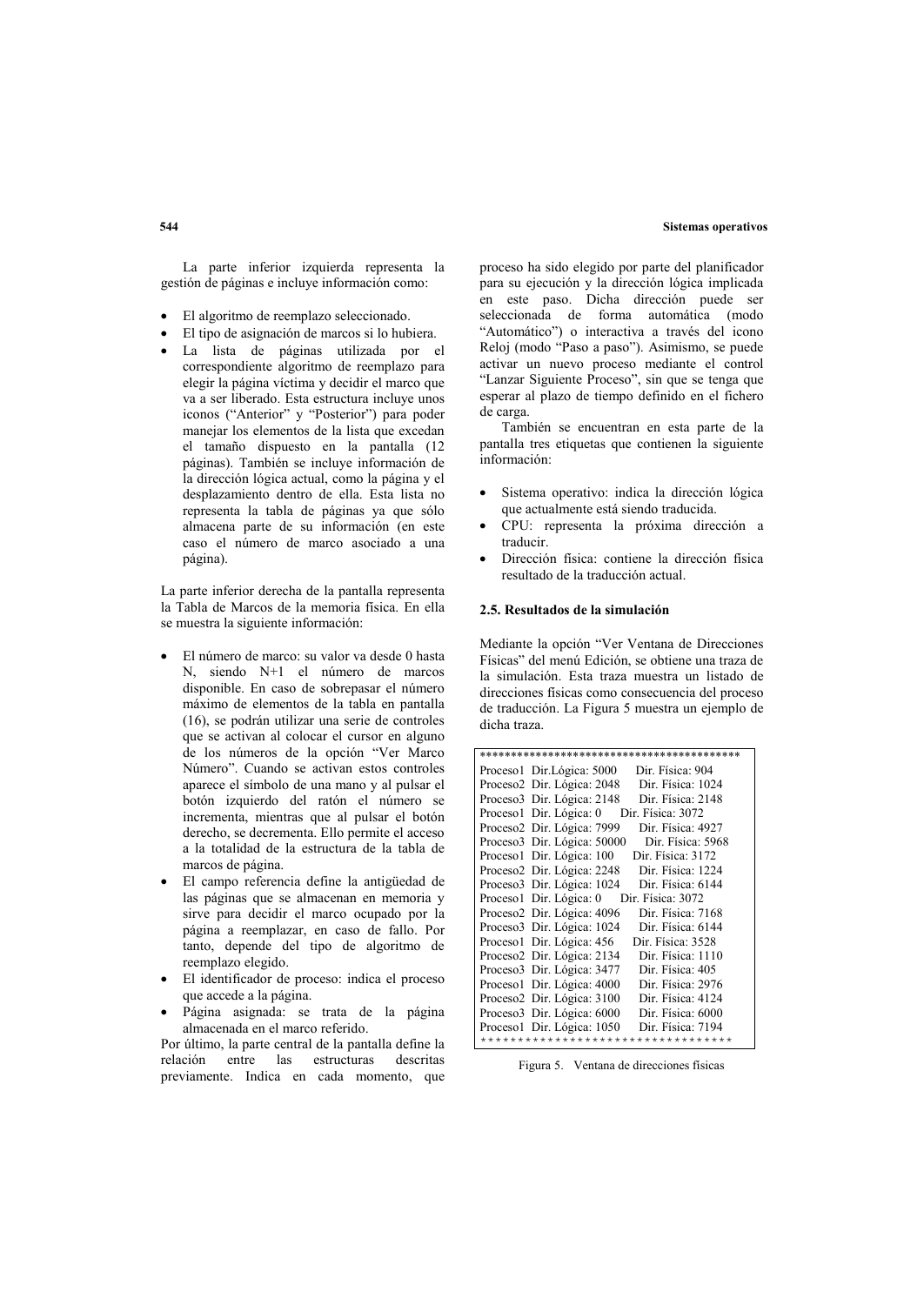### IX Jornadas de Enseñanza Universitaria de la Informática

Tras finalizar la simulación y descargar los procesos de la memoria, se pueden obtener estadísticas de la ejecución de la simulación. La Figura 6 muestra un ejemplo de dichos resultados, los cuáles se pueden obtener utilizando las opciones "Tasa de Fallos" y "Rendimiento" dentro del menú "Estadísticas".

Tasa de Fallos El Proceso Proceso3 ha efectuado 7 accesos a memoria obteniendo 1 aciertos y 6 fallos de página Con una tasa de fallos del 85 % El Proceso Proceso2 ha efectuado 7 accesos a memoria obteniendo 2 aciertos y 5 fallos de página Con una tasa de fallos del 71 % El Proceso Proceso1 ha efectuado 7 accesos a memoria obteniendo 3 aciertos y 4 fallos de página Con una tasa de fallos del 57 % 

Rendimiento del sistema 

Se han producido un total de 21 accesos a memoria

contabilizando un total de 6 aciertos de página y

15 fallos de página. Con una tasa de fallos del 71 %

Figura 6 Estadísticas de la simulación

# 3. Aplicación del simulador a las prácticas de Sistemas Operativos

En la sesión práctica relacionada con la gestión de memoria, se sugiere al alumno que siga los pasos mencionados en el apartado anterior. A partir de un fichero de simulación, el alumno debe configurar el sistema de varias formas interpretando los resultados obtenidos. El alumno debe realizar las siguientes tareas.

- Cargar el fichero de simulación.
- Configurar el sistema. Se sugiere el uso de un tamaño de memoria de 8 KB, un tamaño de página de 1 KB y alguno de los algoritmos de reemplazo global (LRU o FIFO). Respecto el planificador, se puede considerar al principio, una única cola (cola 0).
- Comenzar la simulación. Para un mejor control, se puede utilizar un modo "paso a

paso" y la visualización simultánea de los resultados en la "Ventana de Direcciones Físicas". Se sugiere al usuario que antes de acceder a la siguiente dirección lógica, analice la información disponible y determine el proceso y si provocará un fallo de página. comprobando posteriormente qué página ha sido reemplazada y la dirección física generada.

Evaluar los resultados de la simulación. Una vez finalizada la simulación se trata de comprobar los resultados obtenidos que reflejan la tasa de fallos de cada proceso y el rendimiento global del sistema.

Con la información obtenida se plantean ejercicios relacionados con la práctica realizada, y cuyo obietivo es analizar el nivel de adquisición de conocimientos del alumno. A continuación se muestra un posible ejercicio:

Determinar el estado final de la memoria según una configuración de tamaño de página de 1 KB, algoritmo LRU de reemplazo GLOBAL y tamaño de memoria de 8 KB. Para especificar la solución, se le ofrece al alumno la tabla adjunta.

| Marco          | Pid | Pag. |
|----------------|-----|------|
| $\Omega$       |     |      |
|                |     |      |
| $\overline{c}$ |     |      |
|                |     |      |
|                |     |      |
| 5              |     |      |
| $\overline{6}$ |     |      |
|                |     |      |

Tabla 1. Ejemplo de ejercicios basados en tablas.

Aunque dicho ejercicio, es relativamente "mecánico" de utilización del simulador, también se sugiere al alumno que previamente se realice de forma completamente manual, de forma que el alumno pueda contrastar su conocimiento de la materia, utilizando el simulador para solucionar posibles dudas. También pueden plantearse actividades de tipo reflexivo que permitan validad el nivel de conocimientos y el trabajo del alumno.